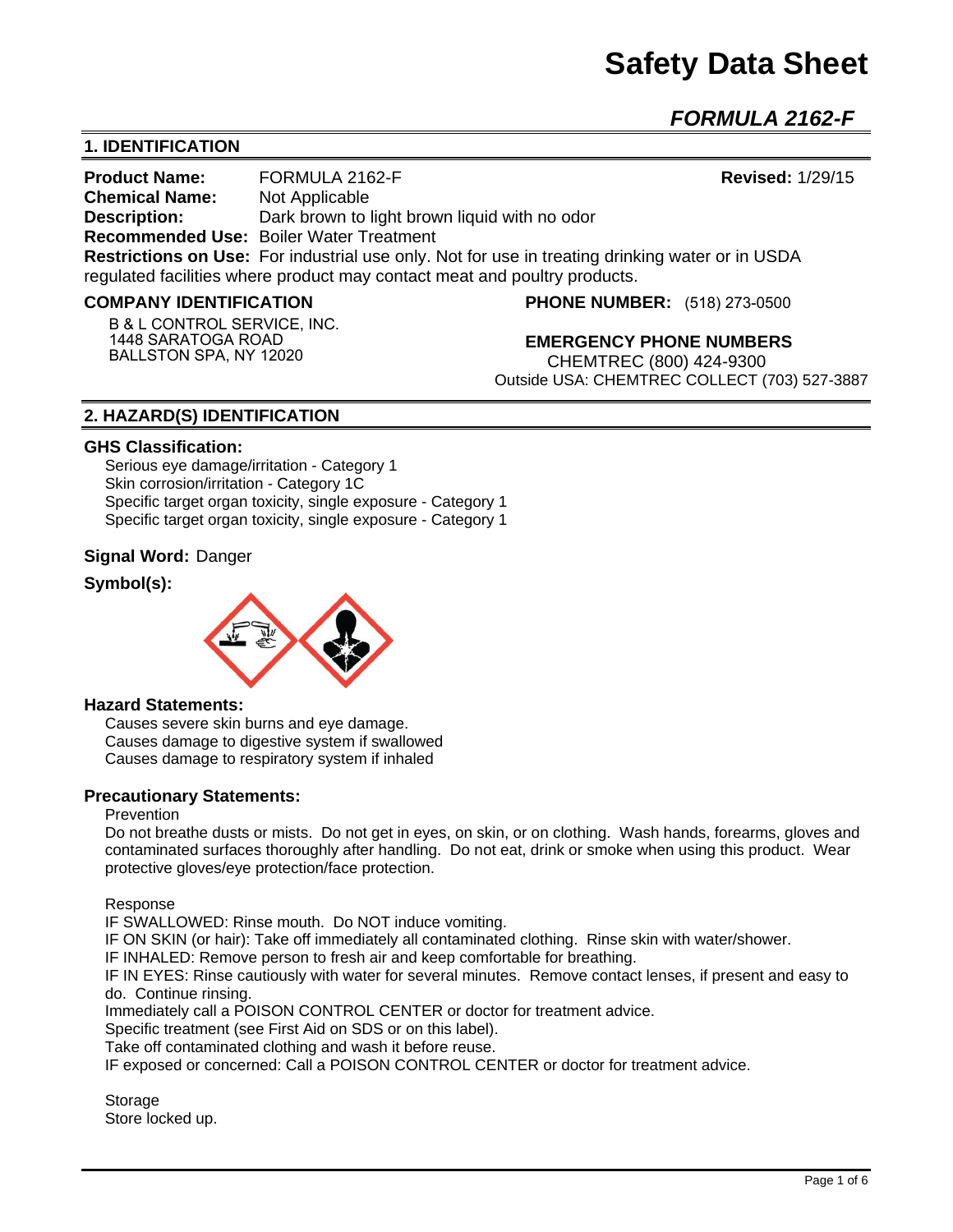Disposal

Dispose of contents/container in accordance with local, regional, national and international regulations.

### **Hazards Not Otherwise Classified:** None Known.

#### **Percentages of Components with Unknown Acute Toxicity:**

 Dermal: 9% Inhalation: 9%

# **3. COMPOSITION / INFORMATION ON INGREDIENTS**

| <b>CHEMICAL INGREDIENTS</b>             | <b>CAS NO.*</b> | PERCENT (%)** |
|-----------------------------------------|-----------------|---------------|
| SODIUM HYDROXIDE                        | 1310-73-2       | $2\% - 8\%$   |
| SODIUM SULFITE                          | 7757-83-7       | М             |
| SODIUM SULFATE                          | 7757-82-6       | <b>.</b>      |
| ACRYLATE COPOLYMER                      | Proprietary     | M             |
| TETRASODIUM ETHYLENEDIAMINETETRAACETATE | 64-02-8         |               |
| <b>TRISODIUM NITRILOTRIACETATE</b>      | 5064-31-3       |               |
| SODIUM LIGNOSULFONATE                   | 8061-51-6       |               |

#### **Legend: L=<1%; M=1-10%; H=>10%**

**\* Exposure limit and regulatory information in Sections 8 & 15 \*\* Exact percentage is a trade secret. Concentration range is provided to assist users in providing appropriate protections.**

#### **4. FIRST AID MEASURES**

- **Eye Contact:** Immediately flush eyes with a directed stream of cool, clear water for at least 30 minutes. Forcibly holding eyelids apart to ensure complete irrigation of all eye and lid tissues. Remove contact lenses, if present, after the first 5 minutes, then continue rinsing eye. Do not allow individual to rub their eyes. Get medical attention urgently, preferably from an ophthalmologist. Do not transport the victim until the recommended flushing period is completed, unless a portable emergency eye wash bottle is immediately available.
- **Skin Contact:** Immediately wash skin with soap and plenty of water while removing contaminated clothing, for at least 15 minutes. If irritation persists, get medical attention. Launder contaminated clothing before reuse.
- **Inhalation:** Remove victim to fresh air. If individual experiences nausea, headache, dizziness, has difficulty in breathing or is cyanotic, seek medical attention. If not breathing, give artificial respiration via a suitable mechanical device such as a bag and mask. Do not use mouth-to-mouth resuscitation.
- **Ingestion:** Do not induce vomiting. Rinse mouth with copious quantities of water first and get immediate medical attention. Drink several glasses of water. Never give anything by mouth to an unconscious person. If vomiting occurs, keep airways clear.
- **Note to Physician:** There is no specific antidote. Treatment of overexposure should be directed at the control of symptoms and the clinical condition of the patient. Aspiration may cause lung damage. Probable mucosal damage may contraindicate the use of gastric lavage.

#### **Most Important Symptoms/Effects:**

- **Eye Contact:** May cause severe irritation or burns. Prolonged contact may cause irreversible damage and/or blindness.
- **Skin Contact:** Prolonged contact may cause severe irritation or burns. Severity is generally determined by concentration of solution and duration of contact.
- **Inhalation:** Inhalation of vapor or mist can cause severe irritation of nose, throat, and lungs. May cause damage to the upper respiratory tract and lungs under severe conditions.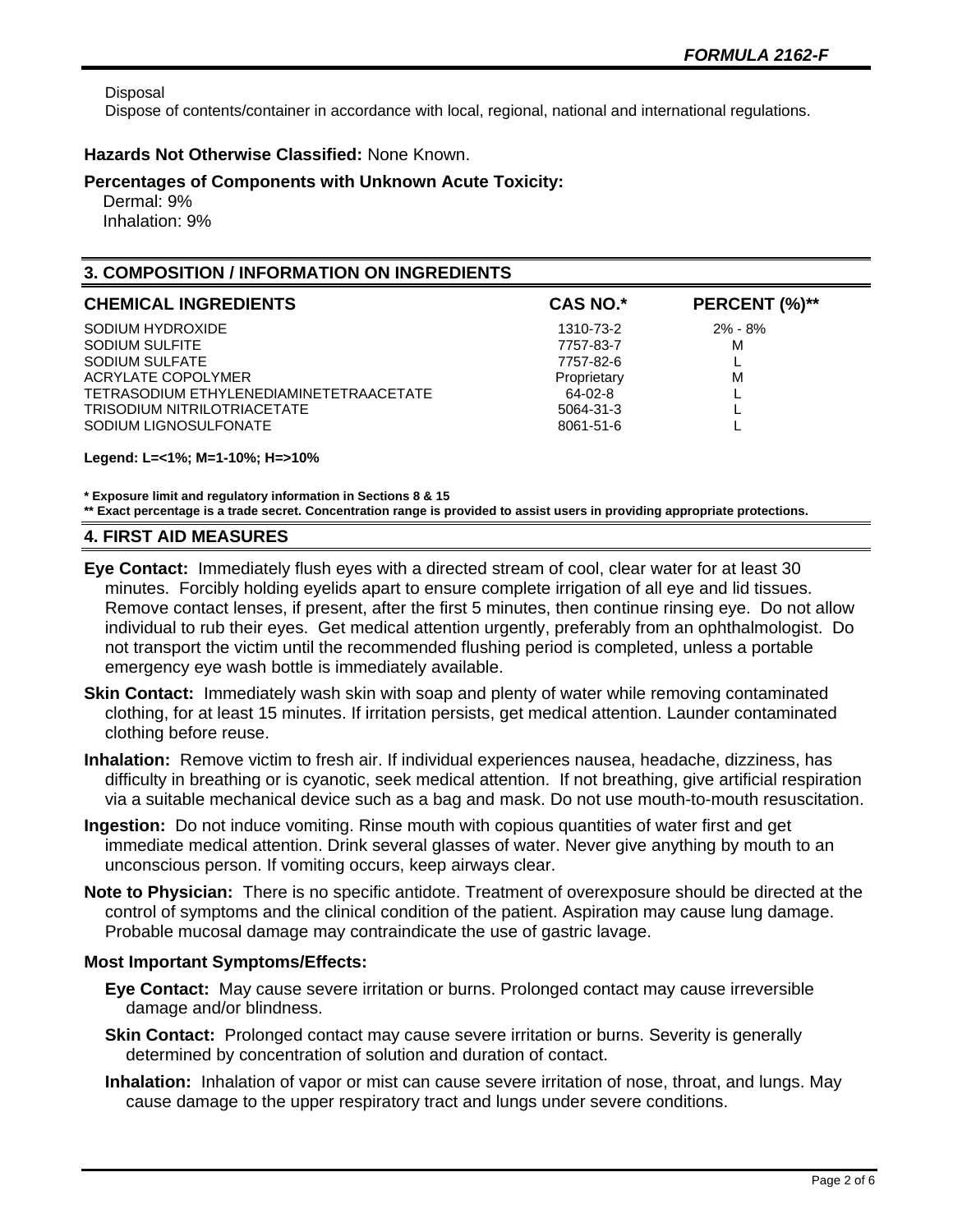**Ingestion:** May be toxic. May cause severe irritation or burns of the mouth, throat, and internal tissues. Do not take internally. Ingestion may cause severe allergic reactions in some asthmatics. Large doses may cause violent colic and diarrhea, circulatory disturbances, and central nervous system depression.

**Indication of Immediate Medical Attention and Special Treatment, if Necessary:**

Other than acute, none known. See section 11 for toxicological information.

# **5. FIRE FIGHTING MEASURES**

**Suitable (and Unsuitable) Extinguishing Media:** Any media suitable for the surrounding fire.

- **Specific Hazards Arising from the Chemical:** Product is corrosive to eyes, skin, and respiratory system. Closed containers may rupture (due to buildup of pressure) when exposed to extreme heat. If evaporated to dryness, some product residuals may burn. Thermal decomposition may release oxides of carbon, nitrogen and sulfur.
- **Special Protective Equipment and Precautions for Fire-Fighters:** Wear self-contained breathing apparatus and full turn-out gear. Approach fire from upwind direction. If possible, move containers away from fire. Cool fire exposed containers with water spray. If containers rupture or leak, product may evolve irritating or toxic gas under extreme heat. Contain runoff.

# **6. ACCIDENTAL RELEASE MEASURES**

# **Spill Containment and Clean-up Instructions:**

Wear suitable protective equipment found in section 8. Small spills may be flushed with copious quantities of water, preferably to a sanitary sewer or waste treatment facility. Larger spills may be absorbed in sawdust or other absorbent and sweepings disposed of in an approved landfill. The area may then be flushed with copious quantities of water. Floor may be slippery; use care to avoid falling. Avoid release of this product into the environment to prevent contamination of soil, sewers, natural waterways and/or groundwater. See Section 12 for Ecological Information.

#### **7. HANDLING AND STORAGE**

#### **Handling and Storage:**

Store in a cool, dry, well ventilated area, between 10°C and 49°C. Keep containers tightly closed when not in use and follow all recommended safety precautions when handling the material. Keep out of sun and away from heat or open flame. Keep away from incompatible materials. See Section 10 for incompatible materials.

## **8. EXPOSURE CONTROL / PERSONAL PROTECTION**

**Engineering Controls:** General ventilation expected to be satisfactory

#### **PERSONAL PROTECTION EQUIPMENT**

**Respiratory:** Not normally required unless misting occurs. Wear an OSHA or NIOSH approved respirator.

**Eyes and Face:** Chemical resistant goggles or face shield.

**Hands and Skin:** Chemical resistant rubber, neoprene latex or PVC

**Other Protective Equipment:** Eyewash station in area of use. Wear long sleeve shirt, long pants, and boots.

#### **EXPOSURE GUIDELINES**

**Exposure Limits:**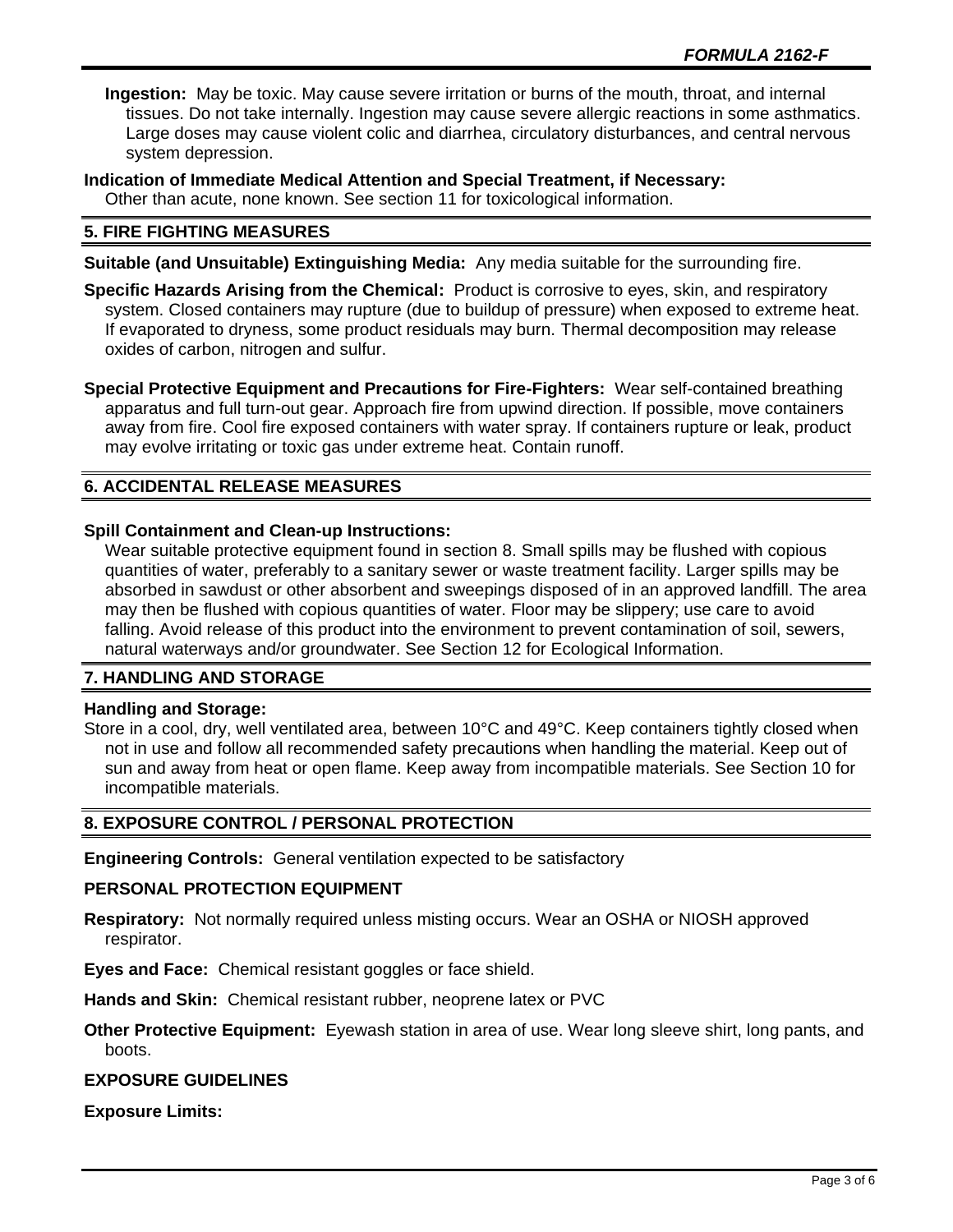# **COMPONENT TLV** SODIUM HYDROXIDE 2mg/m<sup>3</sup>/15M

# **9. PHYSICAL AND CHEMICAL PROPERTIES**

| <b>Appearance and Odor:</b>         | Dark brown to light brown liquid with no odor |                                        |                        |
|-------------------------------------|-----------------------------------------------|----------------------------------------|------------------------|
| <b>Odor Threshold:</b>              | N.D.                                          | <b>Vapor Pressure:</b>                 | N.A.                   |
| pH (undiluted):                     | $13.0 - 13.5$                                 | <b>Vapor Density:</b>                  | ا>                     |
| <b>Freeze Point:</b>                | $<$ -5°C (23°F)                               | Specific Gravity(@22°C):               | 1.076 - 1.086          |
| <b>Boiling Point:</b>               | $>100^{\circ}$ C (212°F)                      | <b>Solubility in Water:</b>            | Complete               |
| <b>Flash Point:</b>                 | None                                          | <b>Partition Coefficient:</b>          | N.D. (n-octanol/water) |
|                                     |                                               | <b>Auto-Ignition Temperature:</b>      | N.D.                   |
| <b>Evaporation Rate:</b>            | 1.0                                           | <b>Decomposition Temperature: N.D.</b> |                        |
| Flammability (solid, gas): No       |                                               | <b>Viscosity:</b>                      | N.D.                   |
| Flammable Limits in Air: LFL - N.A. |                                               |                                        |                        |
|                                     | $UFL - N.A.$                                  |                                        |                        |

# **10. STABILITY AND REACTIVITY**

**Reactivity:** Not normally reactive at normal temperatures and pressure.

**Chemical Stability:** Stable under normal conditions

**Possibility of Hazardous Reactions:** Will not occur under normal conditions.

**Conditions to Avoid:** Avoid excessive heat, sparks or open flames.

**Incompatible Materials:** Concentrated acids or oxidizing agents.

**Hazardous Decomposition Products:** Thermal decomposition may release oxides of carbon, nitrogen and sulfur.

#### **11. TOXICOLOGICAL INFORMATION**

**Ingestion Testing:** Rat, LD50: > 5,000 mg/kg\*

**Skin Testing: None established for this product.** 

**Inhalation Testing:** None established for this product.

\*Calculated based on GHS acute toxicity formula.

#### **CHRONIC TOXICITY DATA**

**Sensitization Testing:** None established for this product.

**Other Testing:** None established for this product.

**Routes of Exposure:** Eyes, Ingestion, Inhalation, Skin.

**Eye Contact:** May cause severe irritation or burns. Prolonged contact may cause irreversible damage and/or blindness.

- **Skin Contact:** Prolonged contact may cause severe irritation or burns. Severity is generally determined by concentration of solution and duration of contact.
- **Inhalation:** Inhalation of vapor or mist can cause severe irritation of nose, throat, and lungs. May cause damage to the upper respiratory tract and lungs under severe conditions.
- **Ingestion:** May be toxic. May cause severe irritation or burns of the mouth, throat, and internal tissues. Do not take internally. Ingestion may cause severe allergic reactions in some asthmatics. Large doses may cause violent colic and diarrhea, circulatory disturbances, and central nervous system depression.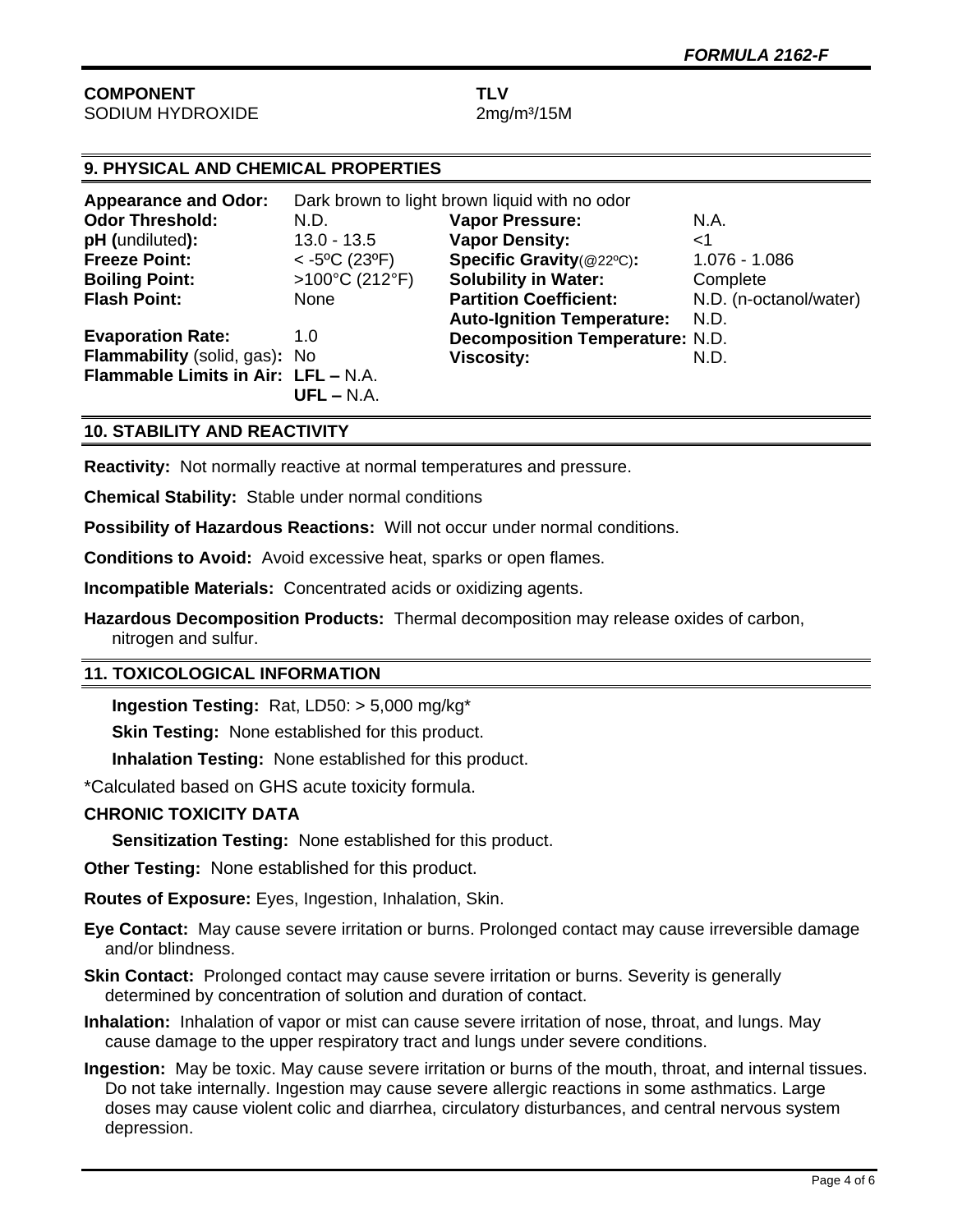**Medical Conditions Aggravated by Exposure:** None known.

**Chronic Effects from Repeated Overexposure:** Other than short term effects, none established.

# **12. ECOLOGICAL INFORMATION**

#### **Aquatic Toxicity Data:**

 Invertebrate: Daphnia magna, EC50/48hr: > 1,000 mg/l Fish: Rainbow trout, LC50/96hr: > 1,000 mg/l \*Calculated based on GHS acute aquatic toxicity formula.

**Product Fate Data:** None established for this product.

**Biodegradation Data:** None established for this product.

#### **13. DISPOSAL CONSIDERATIONS**

**Waste Disposal:** Dispose of in accordance with local, regional, national and international regulations. Contact the Hazardous Waste representative at the nearest EPA Regional Office for guidance. Container Disposal: Triple rinse container (or equivalent) promptly after emptying and offer for reconditioning if appropriate. Empty the rinsate into application equipment or a mix tank or store rinsate for later use or disposal.

#### **14. TRANSPORT INFORMATION**

#### **US DEPARTMENT OF TRANSPORTATION (DOT) INFORMATION**

**UN/NA ID Number:** UN3266 **Proper Shipping Name:** CORROSIVE LIQUID, BASIC, INORGANIC, N.O.S. (CONTAINS SODIUM HYDROXIDE) **Hazard Class:** 8 **Packing Group:** PGII

# **VESSEL TRANSPORT (IMO/IMDG)**

**UN/NA ID Number:** UN3266 **Proper Shipping Name:** CORROSIVE LIQUID, BASIC, INORGANIC, N.O.S. (CONTAINS SODIUM HYDROXIDE) **Hazard Class:** 8 **Packing Group:** PGII **Marine Pollutant:** No

#### **15. REGULATORY INFORMATION**

#### **US FEDERAL REGULATIONS**

**TSCA:** All ingredients listed or exempt from listing. **CERCLA and/or SARA RQ:** No ingredients listed in this section. **SARA Section 302 Hazard Class:** No ingredients listed in this section. **SARA Section 311/312 Chemicals:**  Acute Health Hazard: Yes Chronic Health Hazard: No Fire Hazard: No Sudden Release of Pressure Hazard: No Reactive Hazard: No **SARA Section 313 Chemicals:** No ingredients listed in this section.

#### **STATE REGULATIONS**

This product contains a chemical(s) known to State of California to cause cancer and/or birth defects or other reproductive harm.